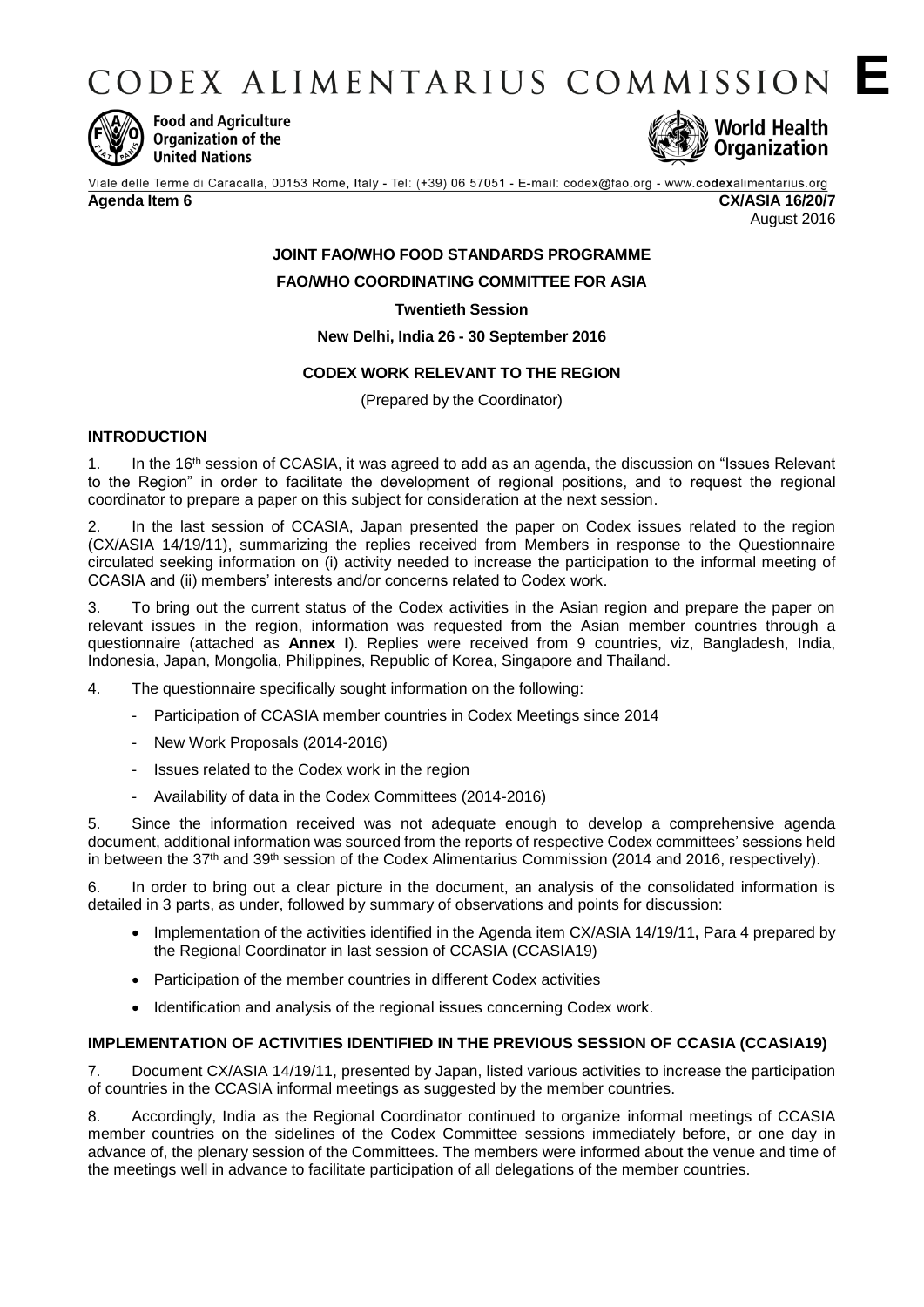9. Agenda for each meeting was tentatively prepared by analyzing the comments provided by the CCASIA member countries on various agenda items of the respective Codex Committee and identifying common concerns, if any, and the same was forwarded to member countries in advance for any further inputs to be included therein.

10. The deliberations of the CCASIA meeting, specifically on common issues and concerns, were sent to all the member countries to ensure that the members who could not attend the meeting were also aware of the discussion.

11. It was noted that a few countries only were able to send their concerns for inclusion in the agenda for the informal meetings. Therefore, such issues were generally difficult to be identified as issues of concern for the region or a majority of the countries in the region.

12. The participation of Asian region member countries in the CCASIA informal meetings during the period 2015-2016 was recorded by the Coordinator, as shown in the following Table 1. It is observed that only fewer member country delegations generally attended these meetings.

| Table 1: Participation of member countries in the CCASIA Informal meetings held during July |  |  |  |  |  |
|---------------------------------------------------------------------------------------------|--|--|--|--|--|
| 2015-2016                                                                                   |  |  |  |  |  |

|                                    | Number of CCASIA delegations attending CCASIA informal meetings |                                                    |  |  |  |
|------------------------------------|-----------------------------------------------------------------|----------------------------------------------------|--|--|--|
| Name of the Codex Committee        | Meeting held on the same day of<br>the plenary session          | Meeting held one day before the<br>plenary session |  |  |  |
| CCSCH2 (14 to 18 September 2015)   | 8(10)                                                           |                                                    |  |  |  |
| CCFFV19 (05 to 09 October 2015)    |                                                                 | 3(7)                                               |  |  |  |
| CCFFP34 (19 Oct to 24 Oct 2015)    |                                                                 | 5(8)                                               |  |  |  |
| CCFH47 (09 Nov to 11 Nov 2015)     |                                                                 | 3(9)                                               |  |  |  |
| CCNFSDU37 (23 Nov to 27 Nov 2015)  |                                                                 | 7(13)                                              |  |  |  |
| CCFICS22 (06 to 12 February 2016)  | 6(11)                                                           |                                                    |  |  |  |
| CCMAS37 (22 Feb to 26 Feb 2016)    | 5(7)                                                            |                                                    |  |  |  |
| CCFA48 (14 to 18 March 2016)       | 8(11)                                                           |                                                    |  |  |  |
| CCCF10 (04 to 08 April 2016)       |                                                                 | 3(8)                                               |  |  |  |
| CCGP30 (11 April to 15 April 2016) | 8(11)                                                           |                                                    |  |  |  |
| CCPR48 (25 to 30 April 2016)       | 7(13)                                                           |                                                    |  |  |  |
| CCFL43 (09 to 13 May 2016)         | 7                                                               |                                                    |  |  |  |
| CAC39 (27 June to 01 July 2016)    | 10(13)                                                          |                                                    |  |  |  |

*(Note*: *Figure in bracket indicates the total number of delegation attending the plenary session of the respective committees.)*

13. In respect of the other informal meetings of CCASIA member countries with USA and EU delegations, as per the latters' invitation, as the meetings were largely scheduled before the Asian members had their own meetings, the Asian members generally presented their individual positions, and not a consensus regional position, on various matters under discussion.

14. It was observed that many delegations/delegates were generally not able to attend the CCASIA informal meetings when organized a day before the plenary session. However, an increased participation was noted if the meetings were scheduled on the first day just before the plenary sessions started.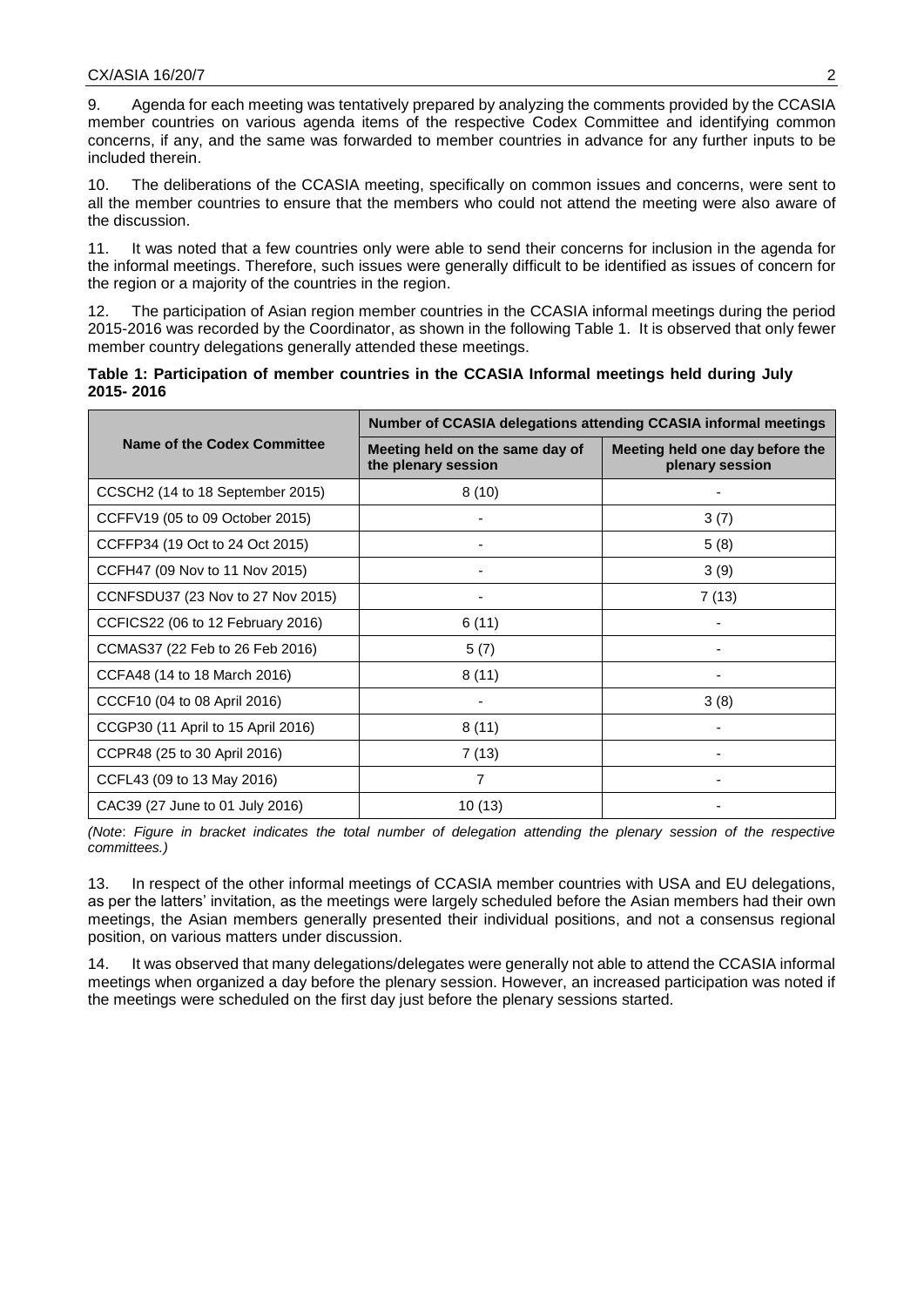## **PARTICIPATION OF MEMBER COUNTRIES IN CODEX ACTIVITIES**

15. This Section pertains to the involvement or participation of the CCASIA member countries in various Codex activities including participation in the Codex Committees' meetings; participation in, and chairing/cochairing of, EWGs and PWGs; submission of new work proposals; and providing scientific data in various Codex committees.

## **i) Participation in CAC and Codex Committee meetings**

16. The Figure I<sup>1</sup> below depicts participation of the member countries in the Codex committees (2014-2016) including CAC. The total number of committee meetings conducted during this period was 36 (excluding meetings of the CCEXEC and other RCCs),

17. Six countries (China, India, Indonesia, Japan, Republic of Korea and Thailand) showed maximum participation. Another four countries (Malaysia, Philippines, Singapore and Vietnam) have showed comparatively moderate participation, while the rest of the countries have shown either less or negligible participation.



**Figure I: Participation of CCASIA member countries in various Codex committees during 2014-2016.**

<sup>-</sup><sup>1</sup> This figure has been prepared after collecting the information from the reports of the Codex committees in the year 2014- 2016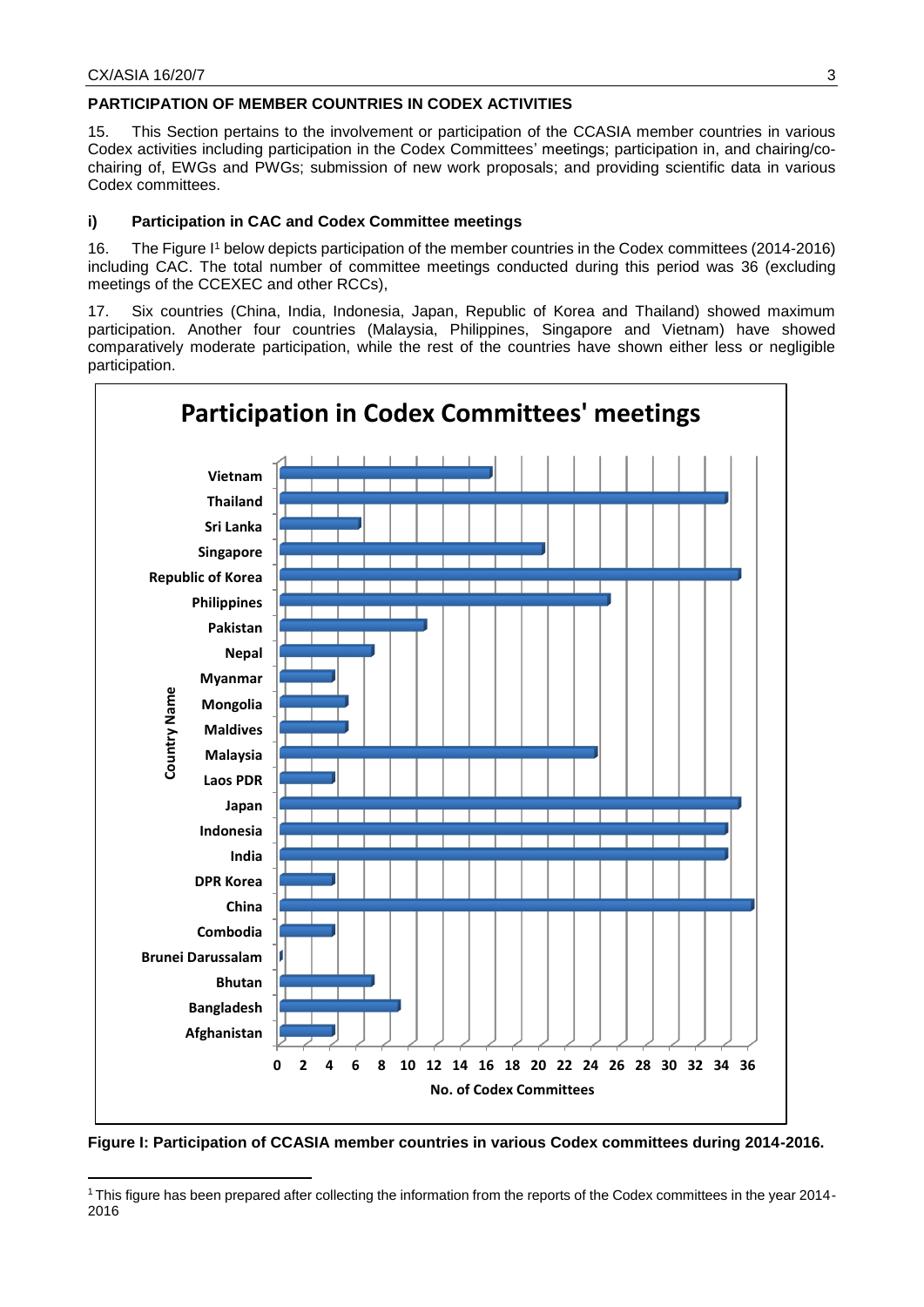### **ii) Participation in PWGs and EWGs**

18. The Figure II presented below indicates the participation in Physical and Electronic Working Groups.

19. Japan and India have participated in a majority of the PWGs and EWGs. Thailand, Republic of Korea, Indonesia and China have participated in many of these working groups, while Singapore, Philippines and Malaysia have fairly participated in the PWGs and EWGs.

20. Whereas seven member countries (Vietnam, Pakistan, Mongolia, Lao PDR, DPR Korea, Cambodia and Bangladesh) have only minimal participation in the EWGs and no participation in PWGs, seven other member countries (Sri Lanka, Nepal, Myanmar, Maldives, Brunei, Bhutan and Afghanistan) did not participate in any of the EWGs and PWGs.



**Figure II: Participation in the Electronic Working Groups and Physical Working Groups during 2014- 2016**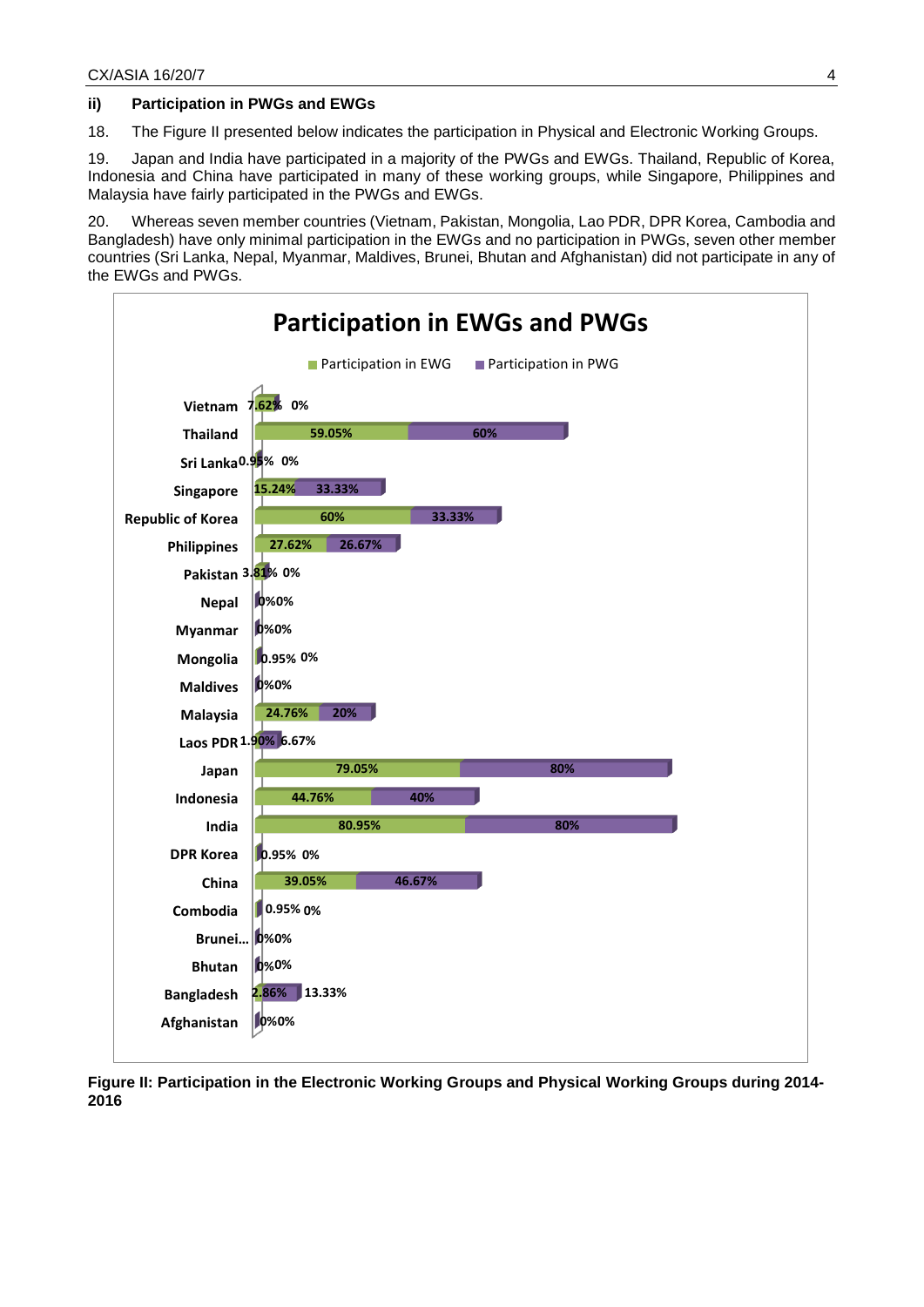### **iii) Submission of New Work Proposals**

21. The Figure III presented below indicates the quantum of new proposals for Codex work submitted by the Asian member countries and approved by the CAC during the period 2014 to 2016.



#### **Figure III: New work proposals submitted by CCASIA members for elaboration of commodity standards.**

22. Of the total new work undertaken in the Codex system, around 23% proposals originated from Asian region. However, such new work was proposed by a few countries in the region.

## **iv) Submission of scientific data in Codex Committees**

23. Out of the nine member countries who responded to the questionnaire, seven countries have indicated submitting scientific data mainly in the Codex Committee on Contaminants in Foods and the Codex Committee on Pesticide Residues.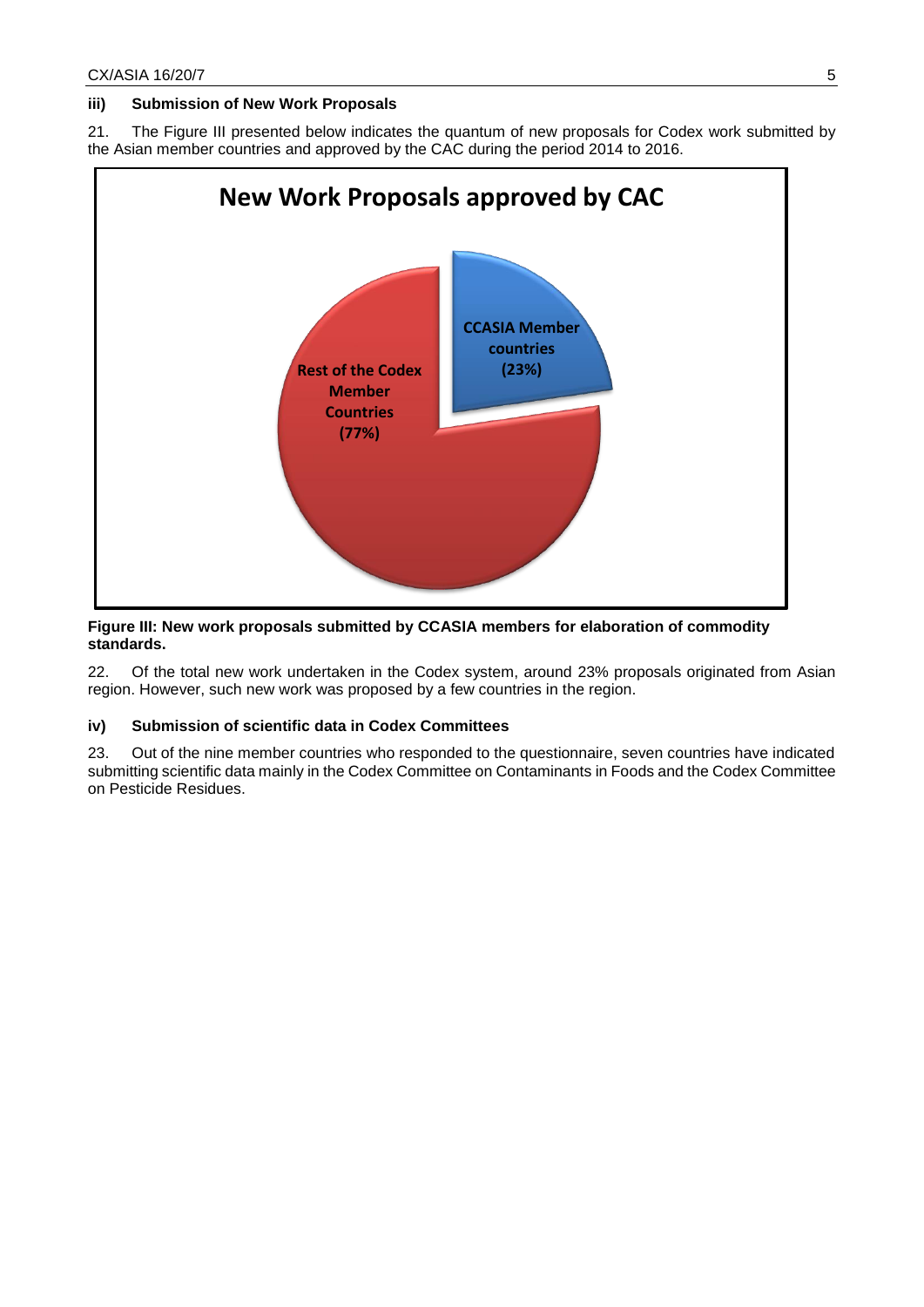## **IDENTIFICATION AND ANALYSIS OF REGIONAL ISSUES CONCERNING CODEX WORK:**

24. This section lists out the general and specific issues identified by the member countries who responded to the questionnaire and information taken out from respective Codex Committees' reports.

#### **i) General issues related to the Codex work:**

25. The table 2 below lists down issues identified based on the responses received from the questionnaire.

#### **Table 2: General issues related to the Codex work**

| <b>Issues</b>                                                | <b>Country name</b> | <b>Remarks</b>                                                                                                                                                                                                                                                                       |  |
|--------------------------------------------------------------|---------------------|--------------------------------------------------------------------------------------------------------------------------------------------------------------------------------------------------------------------------------------------------------------------------------------|--|
| Robust data collection and<br>generation                     | Japan               | Should improve our ability for quality assurance of the data<br>and provide scientific data to the Codex in order to reflect<br>the national and regional situations in Codex standards.                                                                                             |  |
| Discussion on Codex<br>documents and formulating<br>comments | Bangladesh          | i)<br>National Codex committee has been recently<br>established which has 4 committees and has just<br>begun to function<br>Stakeholders meetings are being organized but not<br>ii)<br>frequently because the BSTI has 17 committees that<br>are already developing food standards. |  |
| Participation in Codex<br>committees                         | Mongolia            | Participation in Codex sessions difficult due to financial<br>constraints; difficulties in preparing and formulating national<br>comments, such as interpretation, availability of scientific<br>data and researches.                                                                |  |
| Formulating or preparing<br>national comments                |                     | Lack of financial resources to support national activities in<br>the area of Codex                                                                                                                                                                                                   |  |
| Interpretation and translation of<br>Codex documents         |                     | Lack of human resource                                                                                                                                                                                                                                                               |  |
| Preparation of new work<br>proposals                         |                     | Lack of experience                                                                                                                                                                                                                                                                   |  |
| Submission of data                                           | Philippines         | Lack of research data in the particular area of interest                                                                                                                                                                                                                             |  |
| Preparation of new work<br>proposals                         | Thailand            | Proposal for elaborating a standard need to have the<br>information of volume of production and consumption in<br>individual countries and volume and pattern of trade<br>between countries.                                                                                         |  |
| Preparation of country<br>position/comments                  | Indonesia           | Limited scientific data available for justification of comments                                                                                                                                                                                                                      |  |
| <b>Understanding Codex</b><br>documents                      |                     | Some provisions in Codex documents are highly technical                                                                                                                                                                                                                              |  |
| Preparing new work proposals                                 |                     | Requires suitable experts, adequate funds, and adequate<br>time.                                                                                                                                                                                                                     |  |
| Lack of integration of scientific<br>data and its management | India               | Lack of organized and integrated data generation and<br>management system.                                                                                                                                                                                                           |  |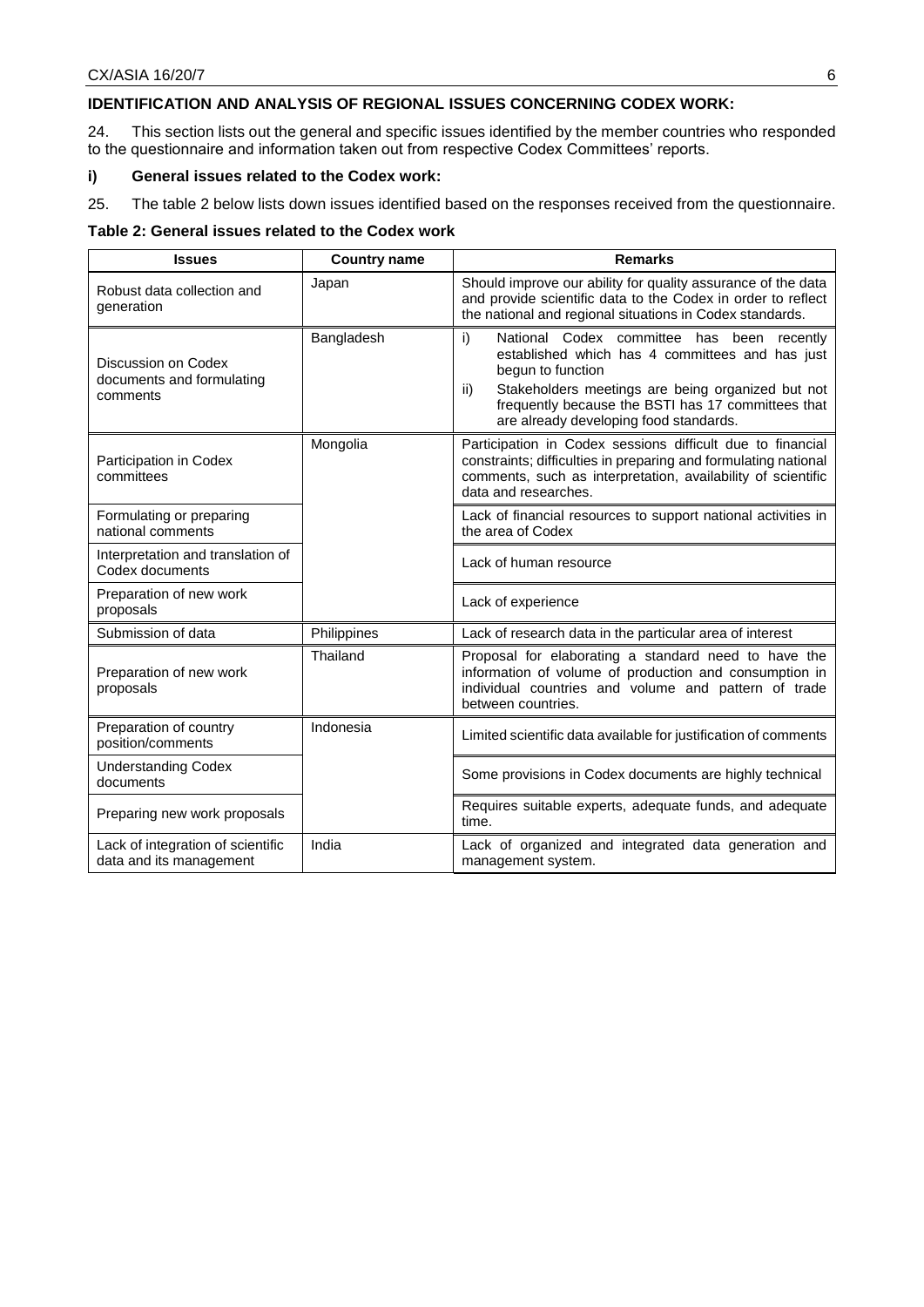## **ii) Specific issues related to the Codex committees:**

26. The specific issues listed in the table below are taken from the reports of the respective Codex Committees and as submitted by the member countries through the questionnaire.

# **Table 3: Specific concerns related to the region**

| <b>No</b>      | <b>Matters of interest</b>                                                                                                                                                                                                                                                                           | <b>Codex</b><br><b>Committee</b> | Issue /concern to the region                                                                                                                                                                                                                                                                                                                                      |
|----------------|------------------------------------------------------------------------------------------------------------------------------------------------------------------------------------------------------------------------------------------------------------------------------------------------------|----------------------------------|-------------------------------------------------------------------------------------------------------------------------------------------------------------------------------------------------------------------------------------------------------------------------------------------------------------------------------------------------------------------|
| $\mathbf{1}$   | COP for the prevention and reduction of<br>arsenic contamination in rice                                                                                                                                                                                                                             | <b>CCCF</b>                      | Majority of the rice producing nations are in Asia.<br>It is important to take into consideration the<br>ground situation and practices followed in these<br>countries; need to generate more occurrence<br>data on arsenic contamination for a reasonable<br>review of the ML.                                                                                   |
| $\overline{2}$ | Revision of maximum levels for lead in the<br>GSCTFF namely: canned raspberries,<br>canned strawberries, canned green beans<br>and canned wax beans, canned green<br>peas, jams (fruit preserves) and jellies,<br>cucumbers,<br>pickled<br>mango<br>chutney,<br>preserved tomatoes, and table olives | <b>CCCF</b>                      | Any revision needs to take into consideration the<br>occurrence data of these countries; Region<br>needs to proactively generate scientific data to<br>facilitate reasonable revision of the MLs.                                                                                                                                                                 |
| 3              | Draft General Standard for Processed<br>Cheese                                                                                                                                                                                                                                                       | <b>CCMMP</b>                     | The work on the General Standard for Processed<br>Cheese needs to be continued as several<br>countries in the region depend on<br>the<br>international standard for their own food<br>regulatory system and also in dealing with<br>imports of food products.                                                                                                     |
| 4              | Proposed draft standard for dairy permeate<br>powders                                                                                                                                                                                                                                                | <b>CCMMP</b>                     | and/or<br>Appropriate<br>product<br>name<br>label<br>description requirements need to be included in<br>the standard to adequately inform the consumer<br>about true nature of the product (i.e. being low in<br>protein and lactose rich).                                                                                                                       |
| 5              | Revision of the General Principles of Food<br>Hygiene (CAC/RCP 1 -1969) and its<br><b>HACCP Annex</b>                                                                                                                                                                                                | <b>CCFH</b>                      | GPFH and HAACP being a basic tool for ensuring<br>food safety, it is important for the region to<br>participate in the revision process to ensure that<br>the revised documented is implementable in the<br>ground situation prevalent in the member<br>countries of the region.                                                                                  |
| 6              | Guidance<br>Draft<br>for<br>monitoring<br>the<br>national<br>food control<br>performance<br>of<br>systems                                                                                                                                                                                            | <b>CCFICS</b>                    | Such guidance is specifically useful for countries<br>in the Region where National Food Control<br>System is still being set up or is evolving.                                                                                                                                                                                                                   |
| $\overline{7}$ | Guidance for the labeling of non-retail<br>containers of food                                                                                                                                                                                                                                        | <b>CCFL</b>                      | The proposed guidance is required to provide<br>necessary flexibility and clarity in labelling<br>provisions for non-retail containers for a uniform<br>approach across the world and for ease of<br>business-to-business trade in food.                                                                                                                          |
| 8              | Revision of Guideline for the Production,<br>Processing, Labelling and Marketing of<br>Produced Foods: Organic<br>Organically<br>Aquaculture                                                                                                                                                         | CCFL                             | The revision of Codex guidance, taking into<br>consideration recent developments in this area, is<br>necessary for organic aquaculture producers in<br>region for facilitation of fair<br>the<br>trade<br>internationally.                                                                                                                                        |
| 9              | Standard for Aubergines (draft)                                                                                                                                                                                                                                                                      | <b>CCFFV</b>                     | The issue pertaining to tolerances related<br>provisions for different product classes in this<br>standard need to be addressed suitably in order<br>to avoid any impact on the product exports from<br>the region.                                                                                                                                               |
| 10             | Codex work on Anti-microbial resistance                                                                                                                                                                                                                                                              | <b>TFAMR</b>                     | Development of antimicrobial resistance is a<br>universal phenomenon and it can have a<br>seriously detrimental impact on developing<br>countries where healthcare facilities are not<br>adequate<br>and<br>grossly<br>overburdened.<br>Involvement of the Asian region in this work is<br>very important given the fact that the Region is<br>densely populated. |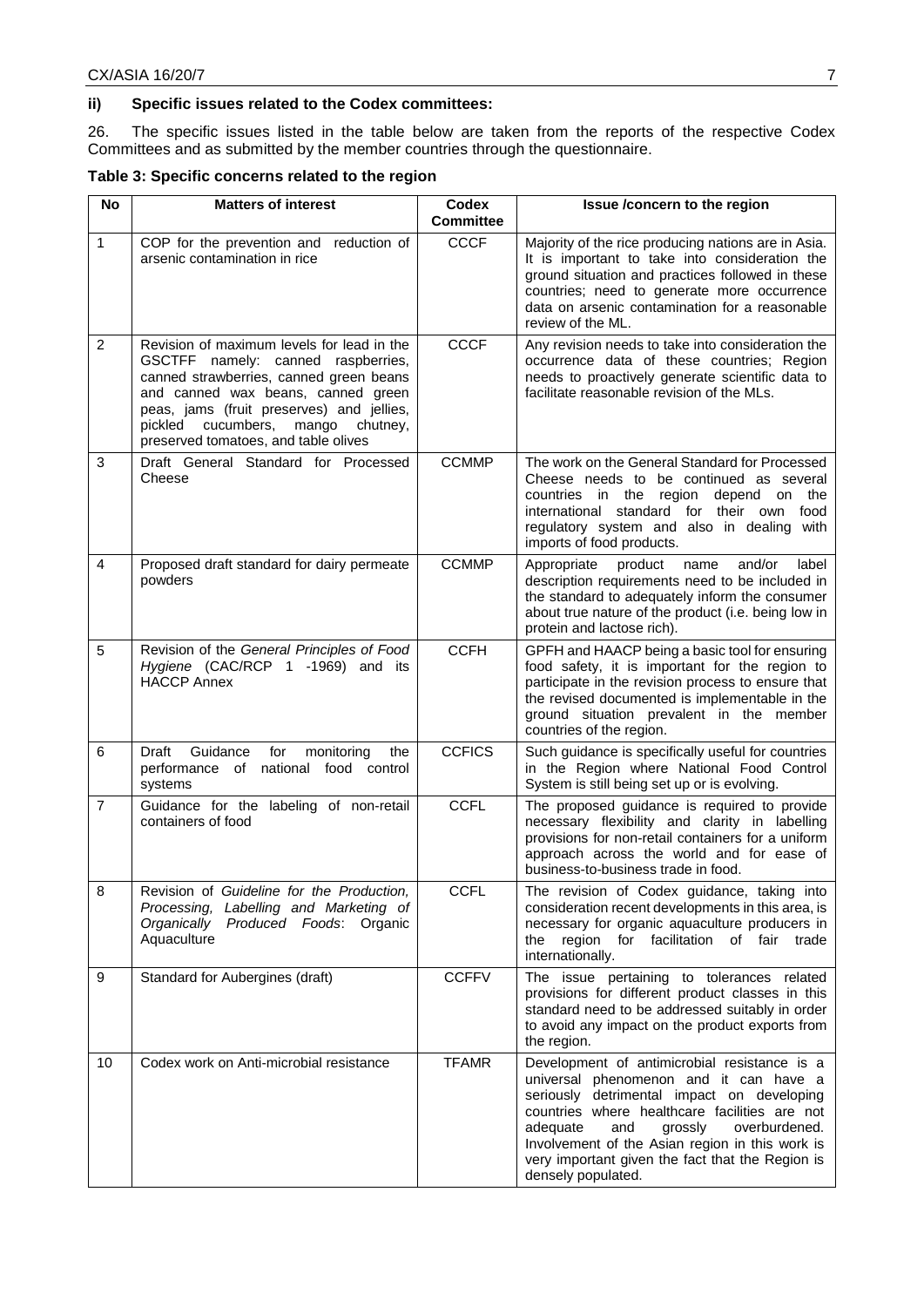| <b>No</b>         | <b>Matters of interest</b>                                                                                                                                                                                    | Codex<br><b>Committee</b> | Issue /concern to the region                                                                                                                                                      |
|-------------------|---------------------------------------------------------------------------------------------------------------------------------------------------------------------------------------------------------------|---------------------------|-----------------------------------------------------------------------------------------------------------------------------------------------------------------------------------|
| 11                | New work on guidance for histamine control<br>in the Code of Practice for Fish and Fishery<br>Products (CAC/RCP 52-2003)<br>and<br>sampling plans for histamine in standards<br>for fish and fishery products | <b>CCFFP</b>              | Histamine fish poisoning is among the most<br>common toxicities related to fish ingestion and it<br>would be prudent to have guidance for histamine<br>control in CAC/RCP 52-2003 |
| $12 \overline{ }$ | Mycotoxin in Spices                                                                                                                                                                                           | <b>CCCF</b>               | Asian countries are major producers of spices<br>and fixation of any unreasonable MLs of<br>Mycotoxins in spices will have trade related<br>implications                          |

# **SUMMARY OF OBSERVATIONS:**

27. Member countries' responses to the questionnaire and also the information taken out from the reports of CAC and Codex Committees (from CAC 2014-2016), have indicated minimal and in some cases negligible participation by a number of countries from the Asian region in the Codex Committees and work related to Codex activities (EWG, PWG, Chairing and co-chairing, Preparation of country comments, new work proposals etc.)

28. Some impediments for an effective involvement in Codex work, identified in this context, include, among others - lack of funding, non-availability of relevant experts, and underdeveloped National Codex Structures.

29. Difficulties in submitting scientific data to the Codex committees by the member countries due to lack of scientific experts, non-availability of data, and lack of mechanism for data integration and management has been identified as an issue.

30. There appears to be an impending need for establishing functional National Codex structures in several countries of the region such as Afghanistan, Bangladesh, Bhutan, Brunei Darussalam, Cambodia, Democratic People's Republic of Korea, Laos, Maldives, Mongolia, Myanmar and Nepal and strengthen already existing ones.

31. There are several items of importance currently under consideration of various Codex Committees. The region as a whole needs to effectively deal with such items of the Codex work.

32. The schedule of the informal meetings appears to have an impact on the level of participation and outcome of the meeting. The meetings held a day before have shown lesser level of participation, on the other hand meetings held on the same day of the plenary, have resulted in limited discussion on issues of the member countries and absence of a meaningful discussion due to time constraints.

## **POINTS FOR DISCUSSION:**

33. The Committee may discuss the issues with the focus on the following points for identifying the way forward:

- i) Approaches to improve the effectiveness of informal meetings of the CCASIA member countries on the sidelines of Codex Committees' meetings and evolving an effective mechanism for prior discussions on the agenda items of Codex Committees' meetings in order to develop a consensus for regional positions
- ii) Identifying suitable ways for engagement of eligible countries of the region with Codex Trust Fund (CTF2) for their capacity building, including establishment of national level Codex structures; possibilities of submission of joint applications
- iii) Prioritizing work in the areas of identified specific concerns of the region and initiating regional collaboration for undertaking work on these. This may include joint monitoring of contaminants/residue levels in foods which, if acceptable to the members, could augment submission of contaminants/residue data of the region in a more inclusive manner thereby increasing the probability of standards being implementable by more members in the region.
- iv) Encouraging countries to jointly prepare and submit new work proposals of common interest; possibilities of information exchange amongst the countries of the region, including relevant data and scientific expert advice for preparing new work proposals.
- v) Encouraging more member countries to respond to the regional questionnaire(s) in future. Member countries may also discuss appropriateness of the questionnaire in Annex I with a view to improve its ability to gather relevant information.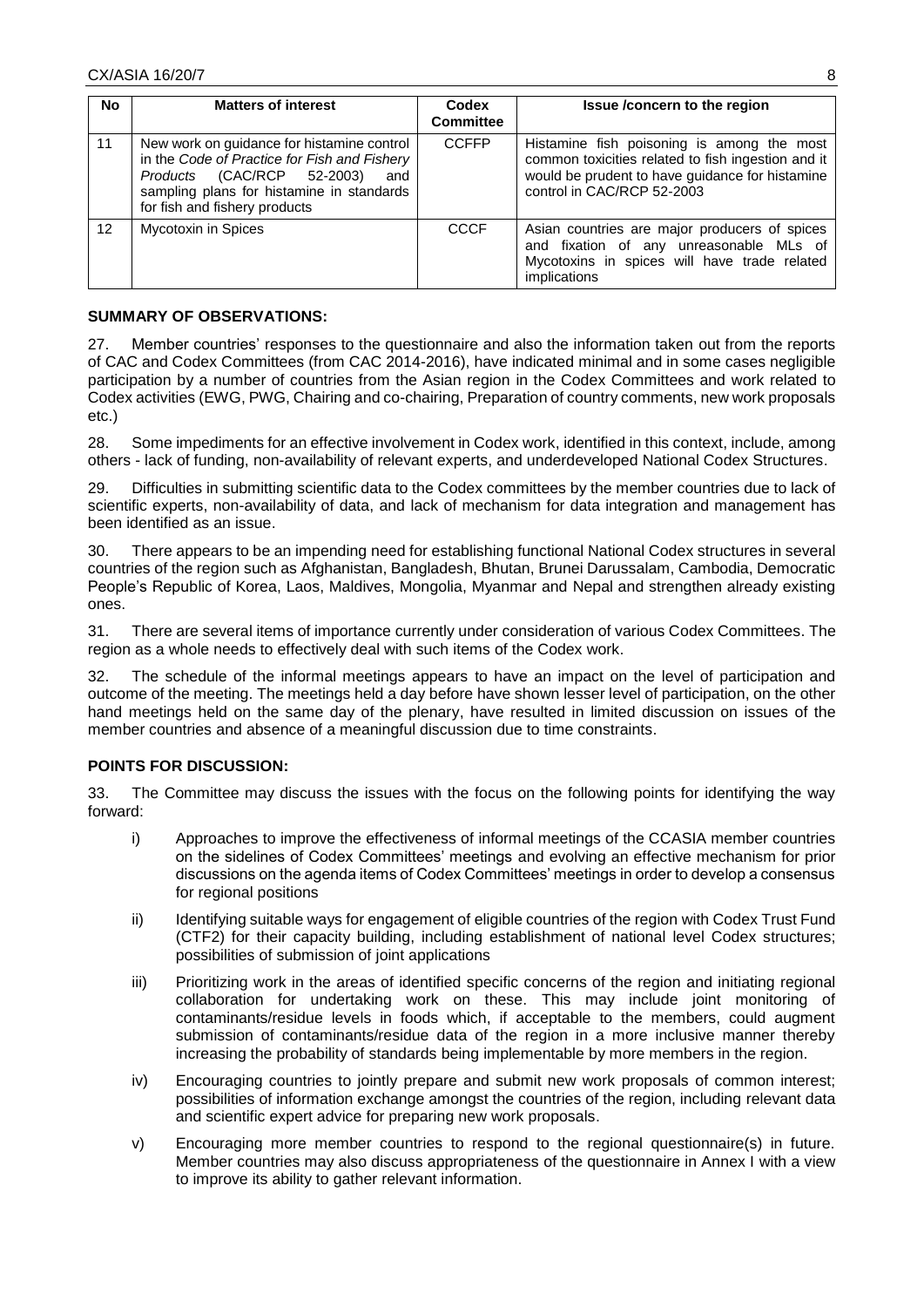# **Codex Work Relevant to the Region: Questionnaire**

Name of the Country: ……………………

Please fill the information as per the questions below with respect to the year 2014-16.

# **1. Participation of CCASIA member countries in Codex Meetings since 2014**

- Number of CAC Sessions attended
- Number of Codex committees' sessions attended
- Number of EWG and PWG attended
- Number of EWG and PWG chaired by your country
- Number of ASIA meetings attended by your country at the margins of CAC and its subsidiary bodies' sessions
- Difficulties faced in participation in the Codex meetings?

# **2. New Work Proposals (2014-2016)**

- A. Number of new work proposed by your country in all the Codex Committees/ CAC
- B. Status of the new work proposals

|                      | <b>STATUS</b>                                                     |                     |                                           |  |
|----------------------|-------------------------------------------------------------------|---------------------|-------------------------------------------|--|
| <b>Work Proposal</b> | Approved by CAC (with<br>current status in the Step<br>procedure) | Not approved by CAC | Reason for Non-approval/<br>Delay; if any |  |
|                      |                                                                   |                     |                                           |  |
|                      |                                                                   |                     |                                           |  |
|                      |                                                                   |                     |                                           |  |
|                      |                                                                   |                     |                                           |  |
|                      |                                                                   |                     |                                           |  |

# **3. Issues related to Codex work in the region**

Please fill in the general and specific issues related to Codex work in the tables provided below:

| A. General issues related to the Codex work (include difficulties in accessing the Codex Website, understanding<br>Codex documents, formulating comments, preparing new work proposals etc.) |                |  |
|----------------------------------------------------------------------------------------------------------------------------------------------------------------------------------------------|----------------|--|
| <b>Issues</b>                                                                                                                                                                                | <b>Reasons</b> |  |
|                                                                                                                                                                                              |                |  |
|                                                                                                                                                                                              |                |  |
|                                                                                                                                                                                              |                |  |
|                                                                                                                                                                                              |                |  |

| B. Specific issues related to the Codex Committee work (issues/concerns that the country has currently raised<br>or would like to discuss in the future under particular Codex Committee) |                        |        |  |  |
|-------------------------------------------------------------------------------------------------------------------------------------------------------------------------------------------|------------------------|--------|--|--|
| Issue of Interest and/or<br>concern                                                                                                                                                       | <b>Codex Committee</b> | Reason |  |  |
|                                                                                                                                                                                           |                        |        |  |  |
|                                                                                                                                                                                           |                        |        |  |  |
|                                                                                                                                                                                           |                        |        |  |  |